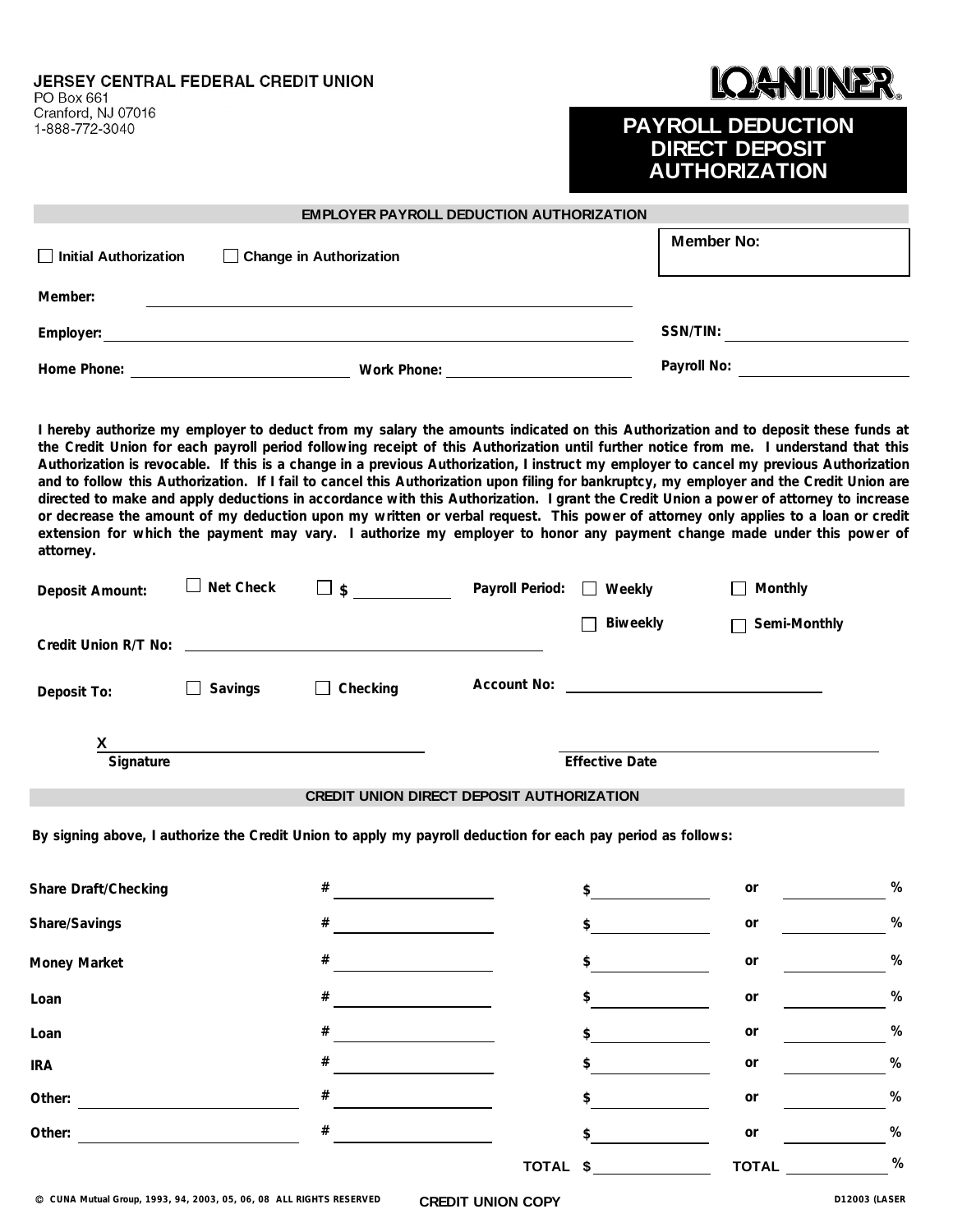JERSEY CENTRAL FEDERAL CREDIT UNION

PO Box 661 Cranford, NJ 07016 1-888-772-3040

#### ANUNER II (

#### **PAYROLL DEDUCTION DIRECT DEPOSIT AUTHORIZATION**

| <b>EMPLOYER PAYROLL DEDUCTION AUTHORIZATION</b><br>Initial Authorization<br>□ Change in Authorization |                  |                                                                                                                                                                                                                                                                                                                                                                                                                                                                                                                                                                                                                                                                                                                                                                                                                                                                                                                                                                            |                                                                                                                                                                                                                                      |                       | <b>Member No:</b>      |      |  |
|-------------------------------------------------------------------------------------------------------|------------------|----------------------------------------------------------------------------------------------------------------------------------------------------------------------------------------------------------------------------------------------------------------------------------------------------------------------------------------------------------------------------------------------------------------------------------------------------------------------------------------------------------------------------------------------------------------------------------------------------------------------------------------------------------------------------------------------------------------------------------------------------------------------------------------------------------------------------------------------------------------------------------------------------------------------------------------------------------------------------|--------------------------------------------------------------------------------------------------------------------------------------------------------------------------------------------------------------------------------------|-----------------------|------------------------|------|--|
| Member:                                                                                               |                  |                                                                                                                                                                                                                                                                                                                                                                                                                                                                                                                                                                                                                                                                                                                                                                                                                                                                                                                                                                            |                                                                                                                                                                                                                                      |                       |                        |      |  |
|                                                                                                       |                  | Employer: experience and a series of the series of the series of the series of the series of the series of the                                                                                                                                                                                                                                                                                                                                                                                                                                                                                                                                                                                                                                                                                                                                                                                                                                                             |                                                                                                                                                                                                                                      |                       |                        |      |  |
|                                                                                                       |                  |                                                                                                                                                                                                                                                                                                                                                                                                                                                                                                                                                                                                                                                                                                                                                                                                                                                                                                                                                                            |                                                                                                                                                                                                                                      |                       | Payroll No:            |      |  |
| attorney.                                                                                             |                  | I hereby authorize my employer to deduct from my salary the amounts indicated on this Authorization and to deposit these funds at<br>the Credit Union for each payroll period following receipt of this Authorization until further notice from me. I understand that this<br>Authorization is revocable. If this is a change in a previous Authorization, I instruct my employer to cancel my previous Authorization<br>and to follow this Authorization. If I fail to cancel this Authorization upon filing for bankruptcy, my employer and the Credit Union are<br>directed to make and apply deductions in accordance with this Authorization. I grant the Credit Union a power of attorney to increase<br>or decrease the amount of my deduction upon my written or verbal request. This power of attorney only applies to a loan or credit<br>extension for which the payment may vary. I authorize my employer to honor any payment change made under this power of |                                                                                                                                                                                                                                      |                       |                        |      |  |
| Deposit Amount:                                                                                       | $\Box$ Net Check |                                                                                                                                                                                                                                                                                                                                                                                                                                                                                                                                                                                                                                                                                                                                                                                                                                                                                                                                                                            |                                                                                                                                                                                                                                      |                       | $\Box$ Monthly         |      |  |
|                                                                                                       |                  |                                                                                                                                                                                                                                                                                                                                                                                                                                                                                                                                                                                                                                                                                                                                                                                                                                                                                                                                                                            |                                                                                                                                                                                                                                      | Biweekly              | Semi-Monthly<br>$\Box$ |      |  |
| Deposit To:                                                                                           | Savings          | $\Box$ Checking                                                                                                                                                                                                                                                                                                                                                                                                                                                                                                                                                                                                                                                                                                                                                                                                                                                                                                                                                            | Account No: <u>contract the contract of the contract of the contract of the contract of the contract of the contract of the contract of the contract of the contract of the contract of the contract of the contract of the cont</u> |                       |                        |      |  |
| Signature                                                                                             |                  | <u> 1989 - Johann Barbara, martxa alemaniar a</u>                                                                                                                                                                                                                                                                                                                                                                                                                                                                                                                                                                                                                                                                                                                                                                                                                                                                                                                          |                                                                                                                                                                                                                                      | <b>Effective Date</b> |                        |      |  |
|                                                                                                       |                  | CREDIT UNION DIRECT DEPOSIT AUTHORIZATION                                                                                                                                                                                                                                                                                                                                                                                                                                                                                                                                                                                                                                                                                                                                                                                                                                                                                                                                  |                                                                                                                                                                                                                                      |                       |                        |      |  |
|                                                                                                       |                  | By signing above, I authorize the Credit Union to apply my payroll deduction for each pay period as follows:                                                                                                                                                                                                                                                                                                                                                                                                                                                                                                                                                                                                                                                                                                                                                                                                                                                               |                                                                                                                                                                                                                                      |                       |                        |      |  |
| <b>Share Draft/Checking</b>                                                                           |                  | #                                                                                                                                                                                                                                                                                                                                                                                                                                                                                                                                                                                                                                                                                                                                                                                                                                                                                                                                                                          | \$                                                                                                                                                                                                                                   |                       | or                     | $\%$ |  |
| Share/Savings                                                                                         |                  | #                                                                                                                                                                                                                                                                                                                                                                                                                                                                                                                                                                                                                                                                                                                                                                                                                                                                                                                                                                          | \$                                                                                                                                                                                                                                   |                       | $\mathop{\mathsf{or}}$ | $\%$ |  |
| Money Market                                                                                          |                  | #                                                                                                                                                                                                                                                                                                                                                                                                                                                                                                                                                                                                                                                                                                                                                                                                                                                                                                                                                                          | \$                                                                                                                                                                                                                                   |                       | $\mathop{\mathsf{or}}$ | $\%$ |  |
| Loan                                                                                                  |                  | #                                                                                                                                                                                                                                                                                                                                                                                                                                                                                                                                                                                                                                                                                                                                                                                                                                                                                                                                                                          | \$                                                                                                                                                                                                                                   |                       | $\mathop{\mathsf{or}}$ | $\%$ |  |
| Loan                                                                                                  |                  | #                                                                                                                                                                                                                                                                                                                                                                                                                                                                                                                                                                                                                                                                                                                                                                                                                                                                                                                                                                          | \$                                                                                                                                                                                                                                   |                       | $\mathop{\mathsf{or}}$ | $\%$ |  |
| <b>IRA</b>                                                                                            |                  | #                                                                                                                                                                                                                                                                                                                                                                                                                                                                                                                                                                                                                                                                                                                                                                                                                                                                                                                                                                          | \$                                                                                                                                                                                                                                   |                       | or                     | $\%$ |  |
| Other:                                                                                                |                  | #                                                                                                                                                                                                                                                                                                                                                                                                                                                                                                                                                                                                                                                                                                                                                                                                                                                                                                                                                                          | \$                                                                                                                                                                                                                                   |                       | or                     | $\%$ |  |
| Other:                                                                                                |                  | #                                                                                                                                                                                                                                                                                                                                                                                                                                                                                                                                                                                                                                                                                                                                                                                                                                                                                                                                                                          | \$                                                                                                                                                                                                                                   |                       | or                     | $\%$ |  |

**MEMBER COPY**

**TOTAL TOTAL \$**

**%**